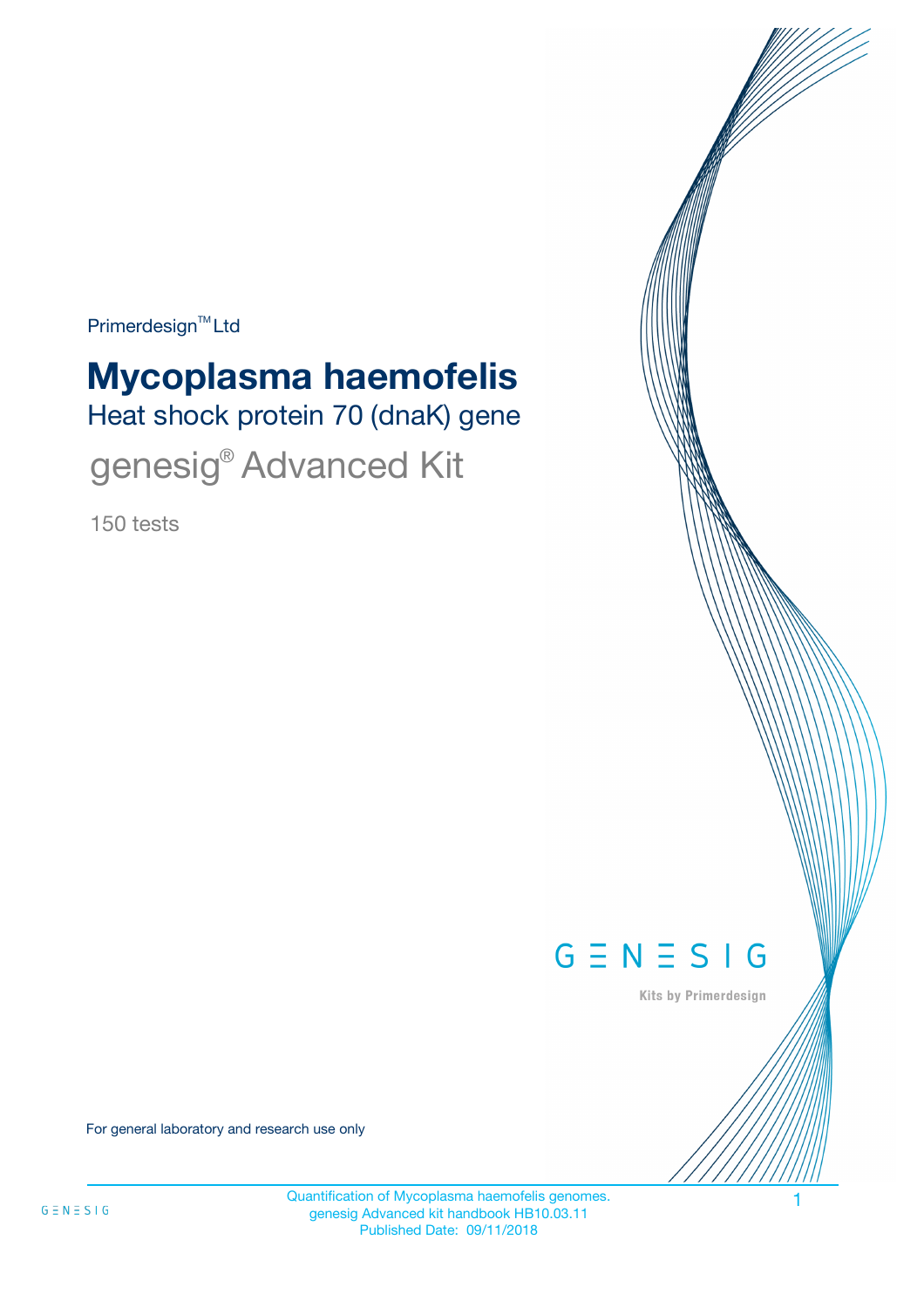# Introduction to Mycoplasma haemofelis

Mycoplasma haemofelis, previously known as Haemobartonella felis, is a Gram negative, aerobic parasite responsible for several diseases in cats. They belong to the genus Mycoplasma and class Mollicutes. Cats infected with M. haemofelis suffer from massive bacteremia of red blood cells that leads to a severe haemolytic anaemia. The bacterium lacks a cell wall and has a linear double stranded DNA genome of approximately 1.2 Mb in length. Because of their small genome, the metabolic pathways are reduced, leading to a heavy reliance on the nutrients afforded by the host environment.

M. haemofelis can be transmitted vertically from mother to offspring but is primarily transmitted through bites from infected fleas and ticks. Once the parasite enters the blood stream, it attaches to host red blood cells with polar filaments before invading the cells and triggering the cat's immune response, releasing antibodies. The antibodies bind to the foreign M. haemofelis proteins as a coating, which serves to mark the infected red blood cell for removal and destruction. Due to the large numbers of infected red blood cells being destroyed, the cat becomes anaemic and pale.

M. haemofelis is the causative agent for a range of feline diseases such as feline conjunctivitis, lower respiratory tract infections, feline infectious peritonitis and feline infectious anaemia (FIA). Clinical signs of the infection include anorexia, depression, lethargy, weakness, fever and weight loss. Cats that have been infected with M. haemofelis may remain permanent carriers and infection can re-emerge through stress.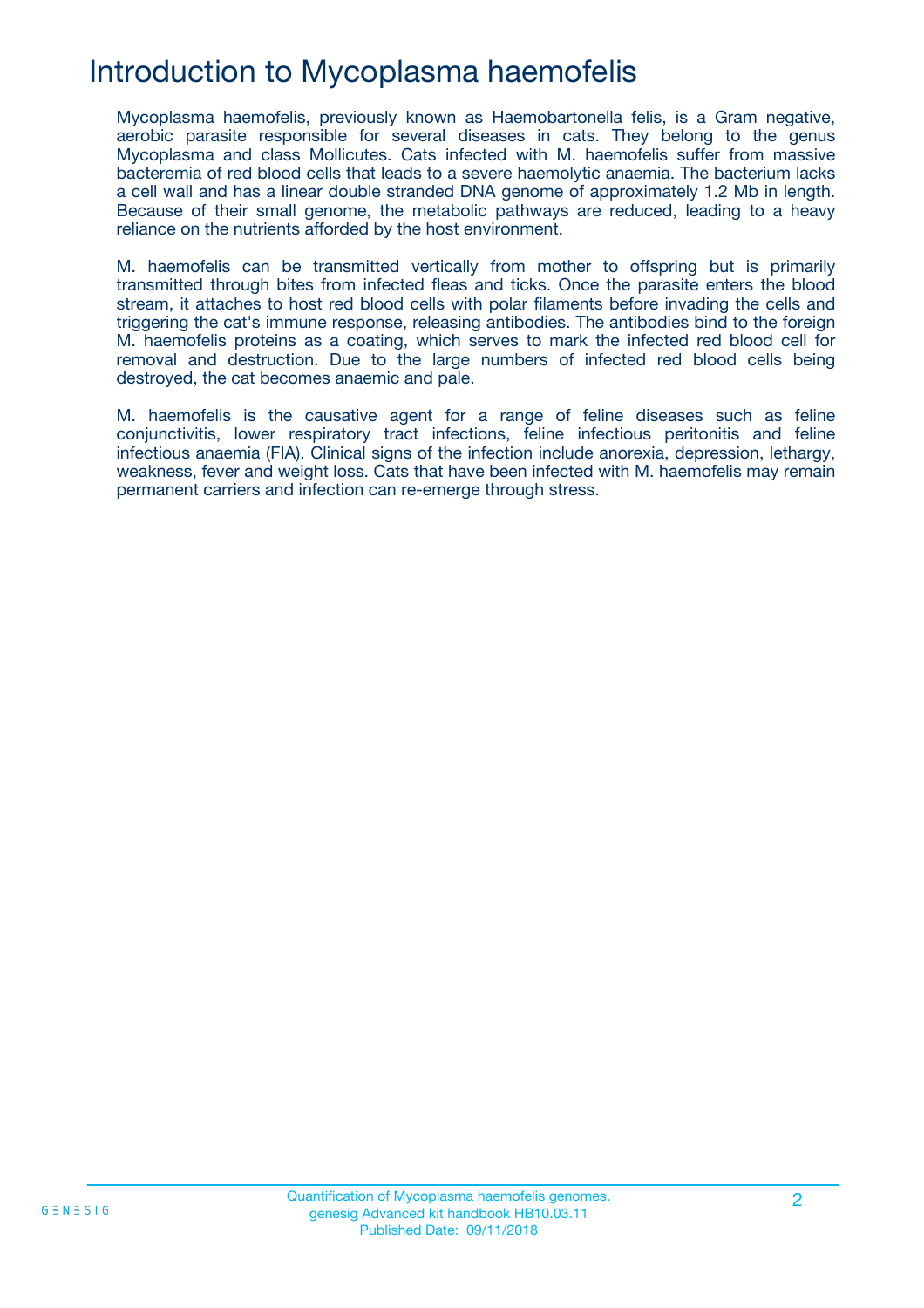# **Specificity**

The Primerdesign genesig Kit for Mycoplasma haemofelis (M.haemofelis) genomes is designed for the in vitro quantification of M.haemofelis genomes. The kit is designed to have a broad detection profile. Specifically, the primers represent 100% homology with over 95% of the NCBI database reference sequences available at the time of design.

The dynamics of genetic variation means that new sequence information may become available after the initial design. Primerdesign periodically reviews the detection profiles of our kits and when required releases new versions.

If you require further information, or have a specific question about the detection profile of this kit then please send an e.mail to enquiry@primerdesign.co.uk and our bioinformatics team will answer your question.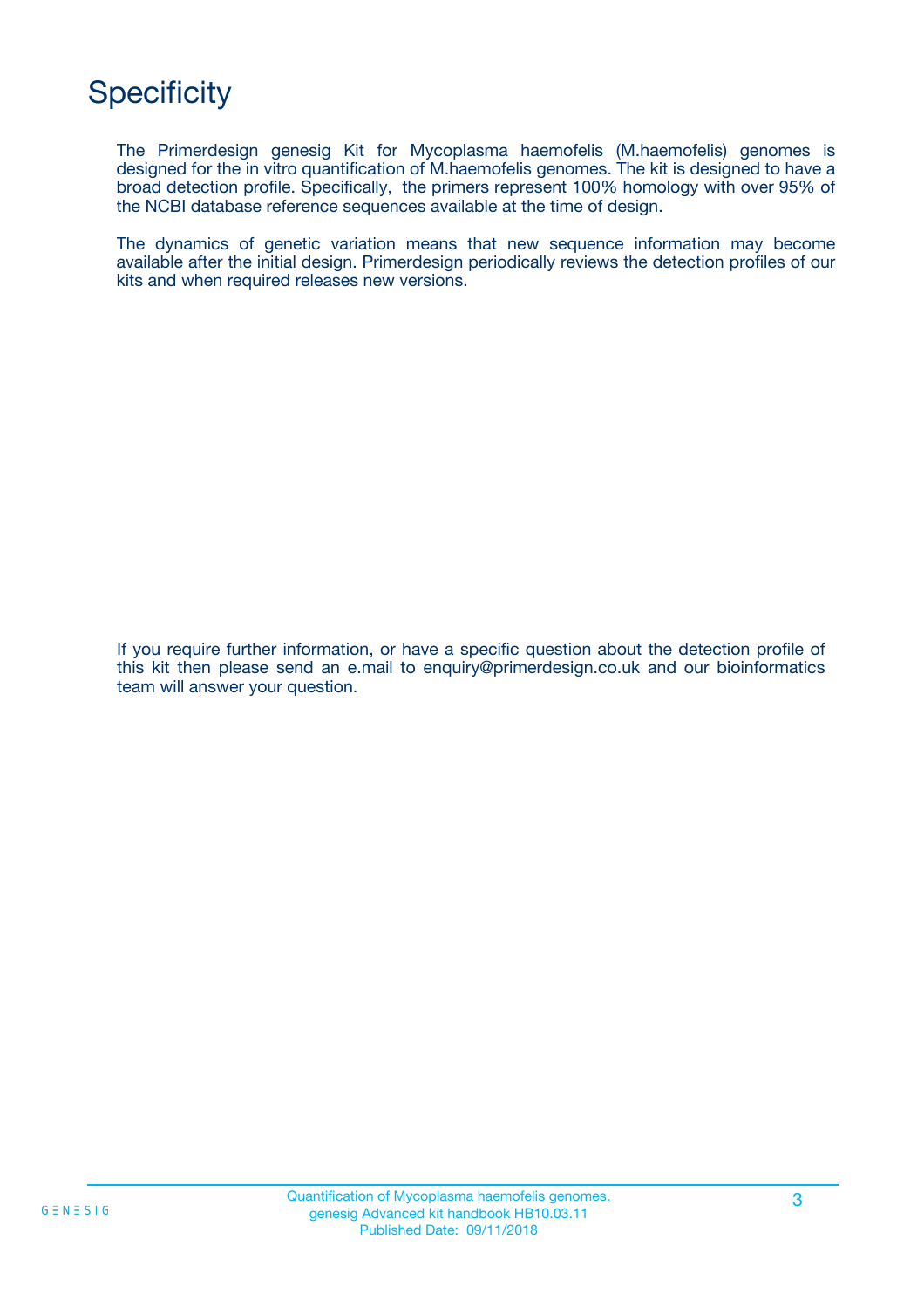# Kit contents

- **M.haemofelis specific primer/probe mix (150 reactions BROWN)** FAM labelled
- **M.haemofelis positive control template (for Standard curve RED)**
- **Internal extraction control primer/probe mix (150 reactions BROWN)** VIC labelled as standard
- **Internal extraction control DNA (150 reactions BLUE)**
- **Endogenous control primer/probe mix (150 reactions BROWN)** FAM labelled
- **RNase/DNase free water (WHITE)** for resuspension of primer/probe mixes
- **Template preparation buffer (YELLOW)** for resuspension of internal control template, positive control template and standard curve preparation

### Reagents and equipment to be supplied by the user

#### **Real-time PCR Instrument**

#### **Extraction kit**

This kit is recommended for use with genesig Easy DNA/RNA extraction kit. However, it is designed to work well with all processes that yield high quality RNA and DNA with minimal PCR inhibitors.

#### **oasig**TM **lyophilised or Precision**®**PLUS 2X qPCR Master Mix**

This kit is intended for use with oasig or PrecisionPLUS2X qPCR Master Mix.

**Pipettors and Tips**

**Vortex and centrifuge**

#### **Thin walled 1.5 ml PCR reaction tubes**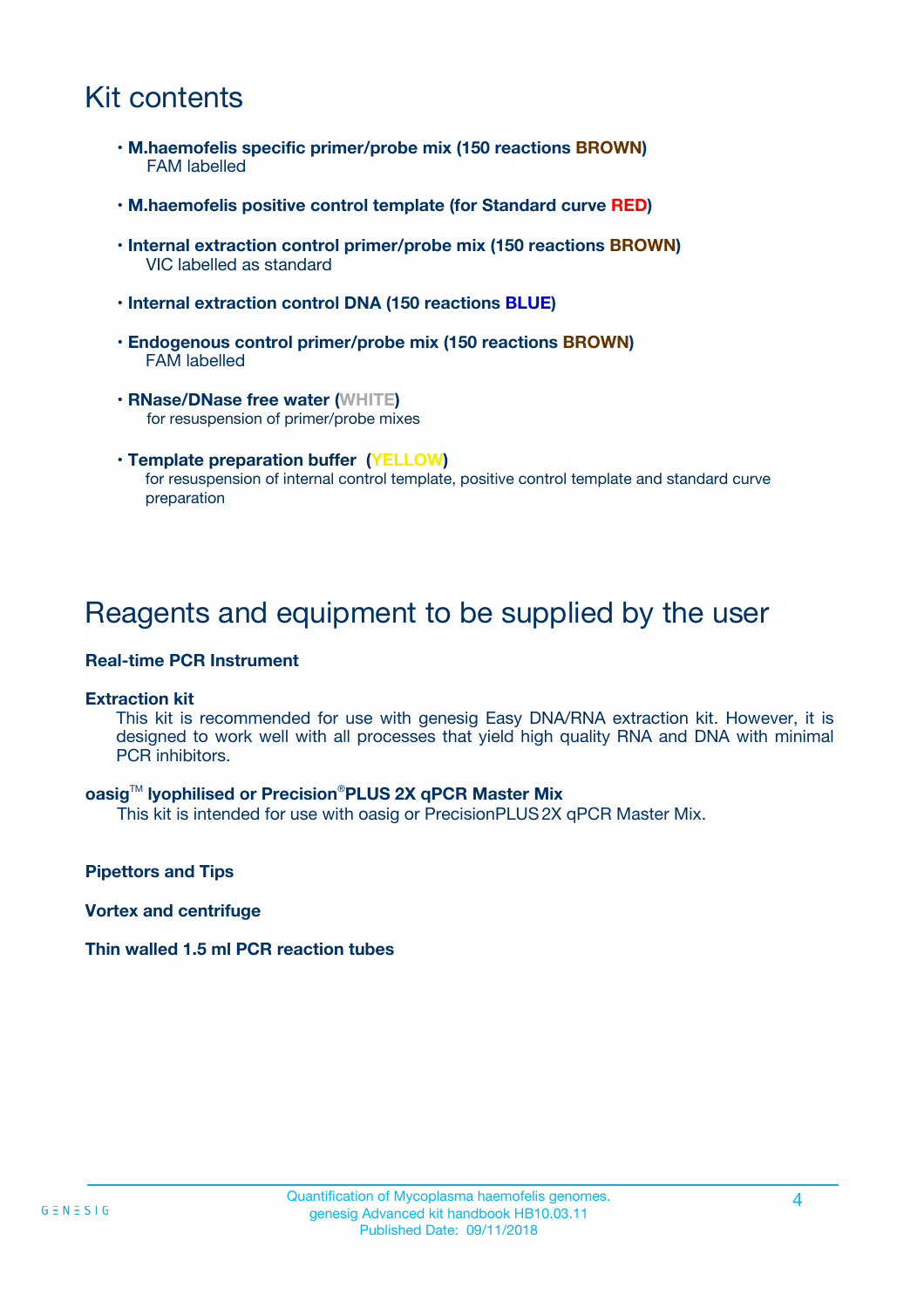### Kit storage and stability

This kit is stable at room temperature but should be stored at -20ºC on arrival. Once the lyophilised components have been resuspended they should not be exposed to temperatures above -20°C for longer than 30 minutes at a time and unnecessary repeated freeze/thawing should be avoided. The kit is stable for six months from the date of resuspension under these circumstances.

If a standard curve dilution series is prepared this can be stored frozen for an extended period. If you see any degradation in this serial dilution a fresh standard curve can be prepared from the positive control.

Primerdesign does not recommend using the kit after the expiry date stated on the pack.

### Suitable sample material

All kinds of sample material suited for PCR amplification can be used. Please ensure the samples are suitable in terms of purity, concentration, and DNA integrity (An internal PCR control is supplied to test for non specific PCR inhibitors). Always run at least one negative control with the samples. To prepare a negative-control, replace the template DNA sample with RNase/DNase free water.

### Dynamic range of test

Under optimal PCR conditions genesig M.haemofelis detection kits have very high priming efficiencies of >95% and can detect less than 100 copies of target template.

### Notices and disclaimers

This product is developed, designed and sold for research purposes only. It is not intended for human diagnostic or drug purposes or to be administered to humans unless clearly expressed for that purpose by the Food and Drug Administration in the USA or the appropriate regulatory authorities in the country of use. During the warranty period Primerdesign genesig detection kits allow precise and reproducible data recovery combined with excellent sensitivity. For data obtained by violation to the general GLP guidelines and the manufacturer's recommendations the right to claim under guarantee is expired. PCR is a proprietary technology covered by several US and foreign patents. These patents are owned by Roche Molecular Systems Inc. and have been sub-licensed by PE Corporation in certain fields. Depending on your specific application you may need a license from Roche or PE to practice PCR. Additional information on purchasing licenses to practice the PCR process may be obtained by contacting the Director of Licensing at Roche Molecular Systems, 1145 Atlantic Avenue, Alameda, CA 94501 or Applied Biosystems business group of the Applera Corporation, 850 Lincoln Centre Drive, Foster City, CA 94404. In addition, the 5' nuclease assay and other homogeneous amplification methods used in connection with the PCR process may be covered by U.S. Patents 5,210,015 and 5,487,972, owned by Roche Molecular Systems, Inc, and by U.S. Patent 5,538,848, owned by The Perkin-Elmer Corporation.

# Trademarks

Primerdesign™ is a trademark of Primerdesign Ltd.

genesig $^\circledR$  is a registered trademark of Primerdesign Ltd.

The PCR process is covered by US Patents 4,683,195, and 4,683,202 and foreign equivalents owned by Hoffmann-La Roche AG. BI, ABI PRISM® GeneAmp® and MicroAmp® are registered trademarks of the Applera Genomics (Applied Biosystems Corporation). BIOMEK® is a registered trademark of Beckman Instruments, Inc.; iCycler™ is a registered trademark of Bio-Rad Laboratories, Rotor-Gene is a trademark of Corbett Research. LightCycler™ is a registered trademark of the Idaho Technology Inc. GeneAmp®, TaqMan® and AmpliTaqGold® are registered trademarks of Roche Molecular Systems, Inc., The purchase of the Primerdesign™ reagents cannot be construed as an authorization or implicit license to practice PCR under any patents held by Hoffmann-LaRoche Inc.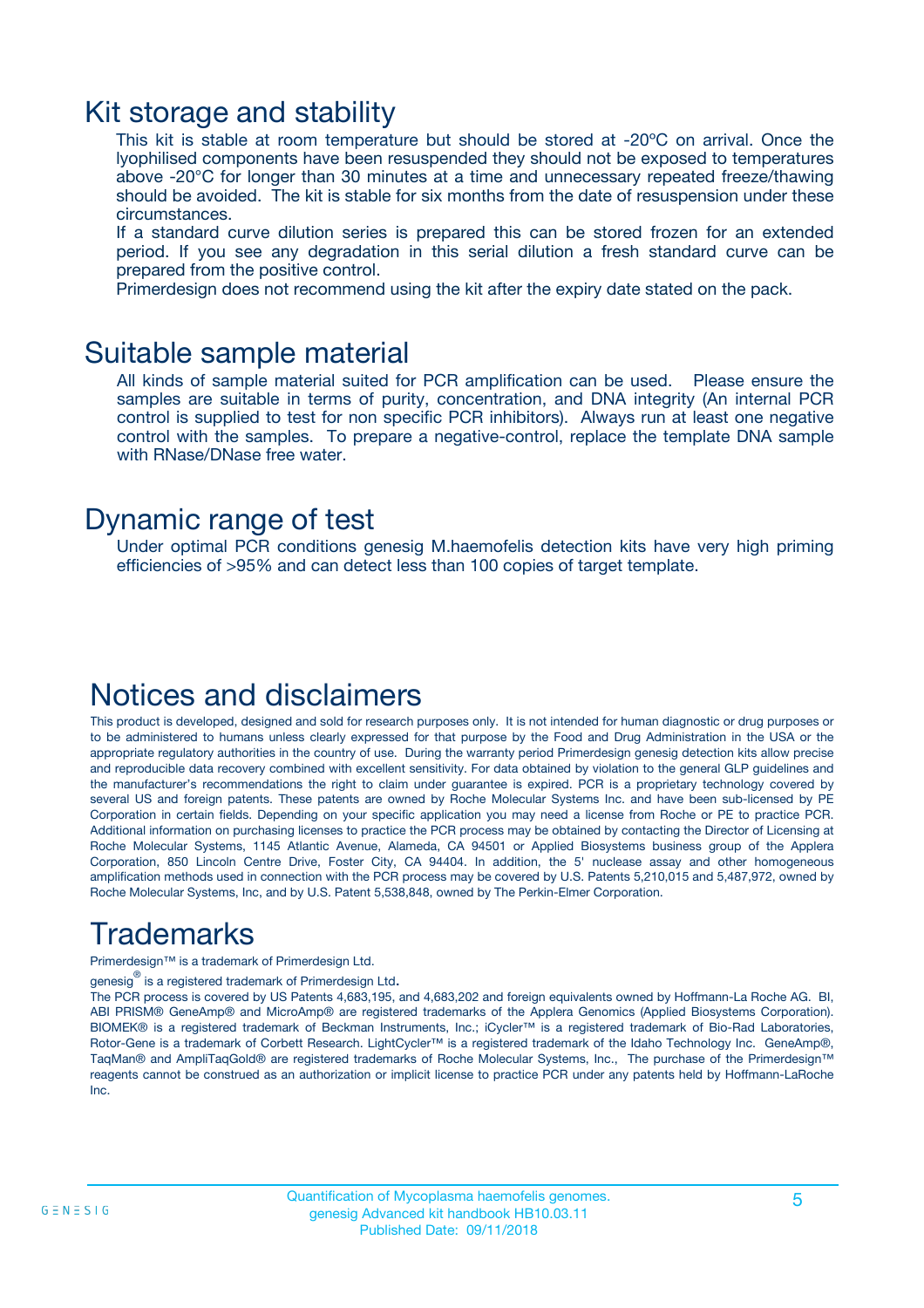### Principles of the test

#### **Real-time PCR**

A M.haemofelis specific primer and probe mix is provided and this can be detected through the FAM channel.

The primer and probe mix provided exploits the so-called TaqMan® principle. During PCR amplification, forward and reverse primers hybridize to the M.haemofelis DNA. A fluorogenic probe is included in the same reaction mixture which consists of a DNA probe labeled with a 5`-dye and a 3`-quencher. During PCR amplification, the probe is cleaved and the reporter dye and quencher are separated. The resulting increase in fluorescence can be detected on a range of qPCR platforms.

#### **Positive control**

For copy number determination and as a positive control for the PCR set up, the kit contains a positive control template. This can be used to generate a standard curve of M.haemofelis copy number / Cq value. Alternatively the positive control can be used at a single dilution where full quantitative analysis of the samples is not required. Each time the kit is used, at least one positive control reaction must be included in the run. A positive result indicates that the primers and probes for detecting the target M.haemofelis gene worked properly in that particular experimental scenario. If a negative result is obtained the test results are invalid and must be repeated. Care should be taken to ensure that the positive control does not contaminate any other kit component which would lead to false-positive results. This can be achieved by handling this component in a Post PCR environment. Care should also be taken to avoid cross-contamination of other samples when adding the positive control to the run. This can be avoided by sealing all other samples and negative controls before pipetting the positive control into the positive control well.

#### **Negative control**

To validate any positive findings a negative control reaction should be included every time the kit is used. For this reaction the RNase/DNase free water should be used instead of template. A negative result indicates that the reagents have not become contaminated while setting up the run.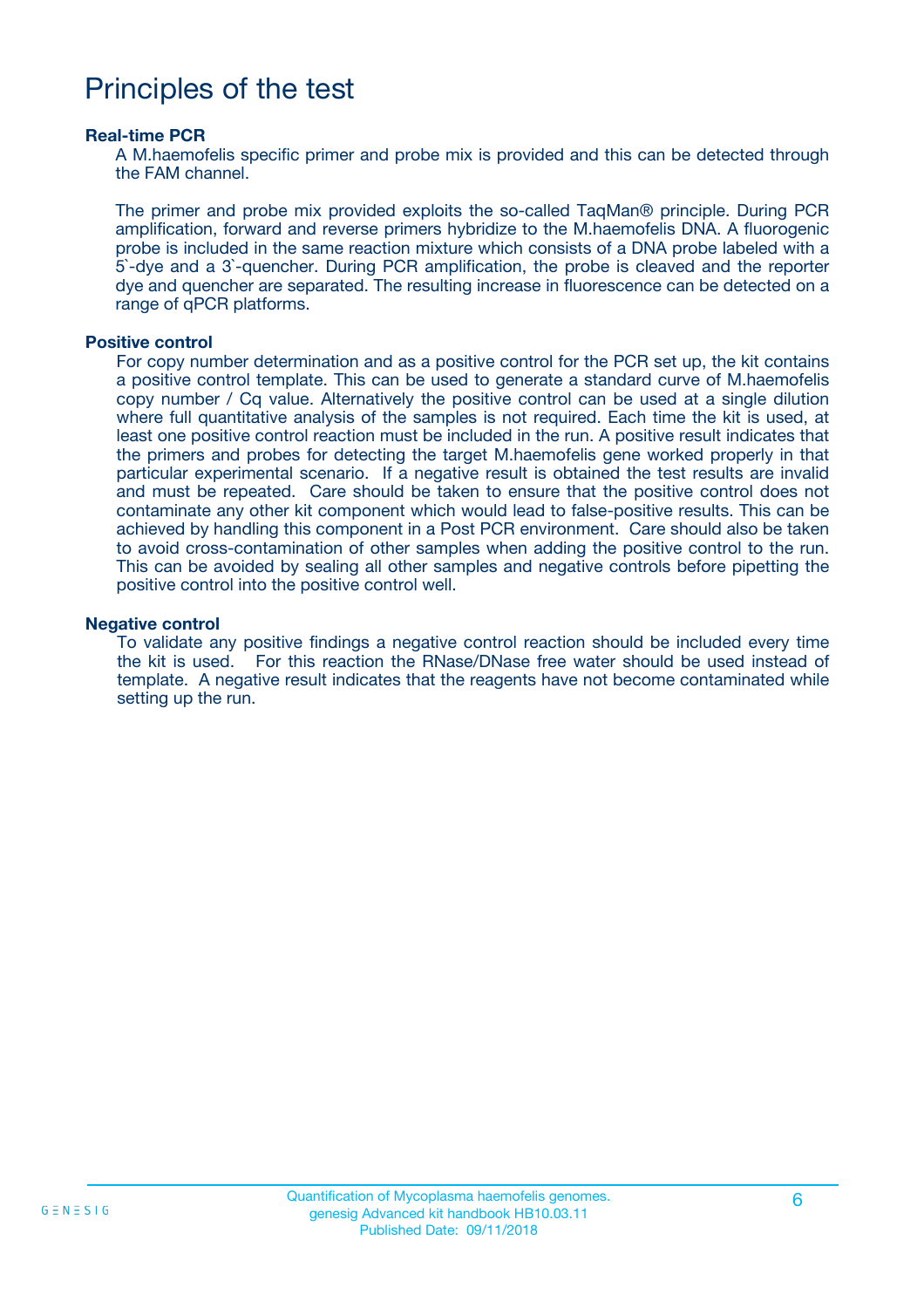#### **Internal DNA extraction control**

When performing DNA extraction, it is often advantageous to have an exogenous source of DNA template that is spiked into the lysis buffer. This control DNA is then co-purified with the sample DNA and can be detected as a positive control for the extraction process. Successful co-purification and qPCR for the control DNA also indicates that PCR inhibitors are not present at a high concentration.

A separate primer and probe mix are supplied with this kit to detect the exogenous DNA using qPCR. The primers are present at PCR limiting concentrations which allows multiplexing with the target sequence primers. Amplification of the control DNA does not interfere with detection of the M.haemofelis target DNA even when present at low copy number. The Internal control is detected through the VIC channel and gives a Cq value of 28+/-3.

#### **Endogenous control**

To confirm extraction of a valid biological template, a primer and probe mix is included to detect an endogenous gene. Detection of the endogenous control is through the FAM channel and it is NOT therefore possible to perform a multiplex with the M.haemofelis primers. A poor endogenous control signal may indicate that the sample did not contain sufficient biological material.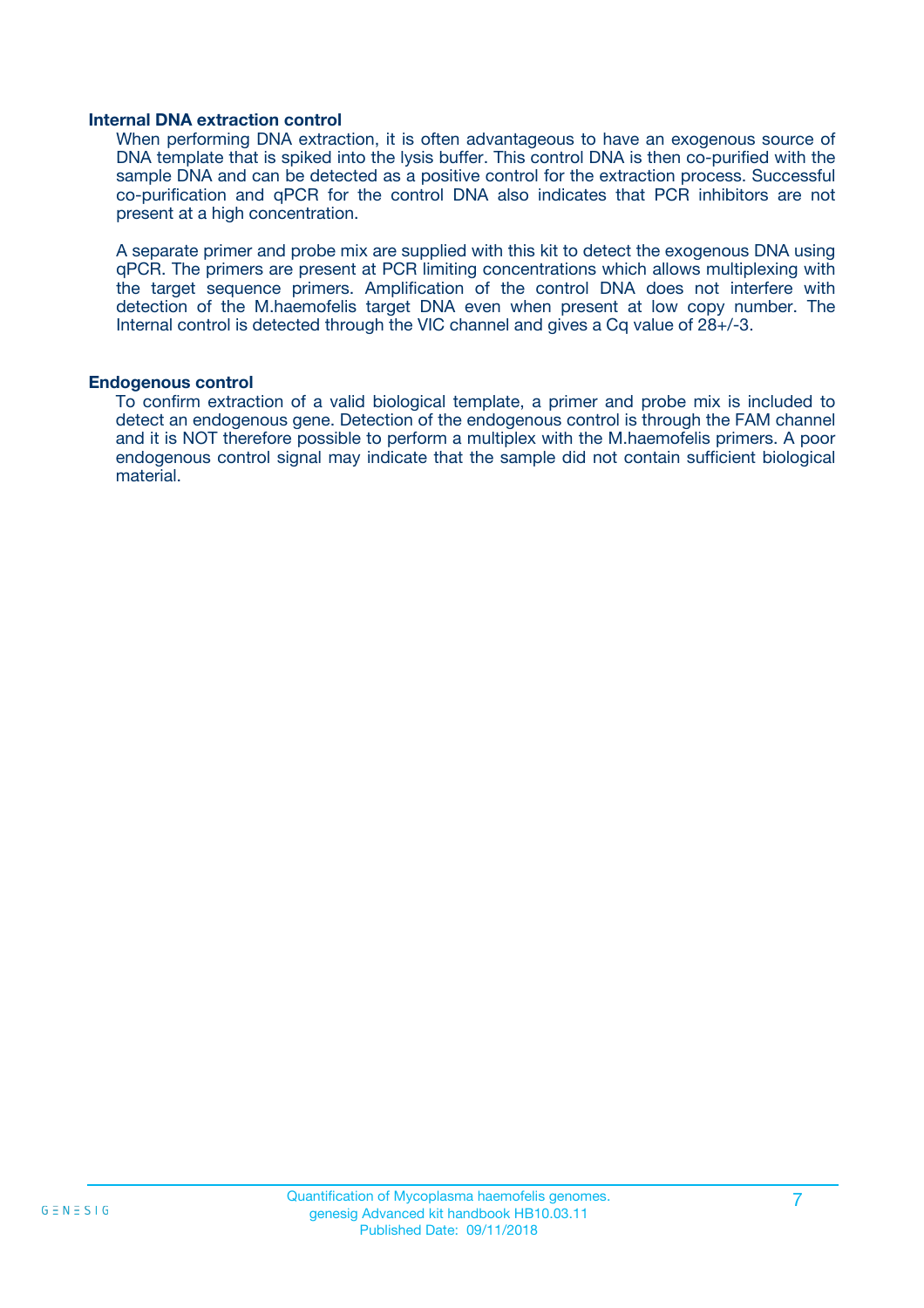### Resuspension protocol

To minimize the risk of contamination with foreign DNA, we recommend that all pipetting be performed in a PCR clean environment. Ideally this would be a designated PCR lab or PCR cabinet. Filter tips are recommended for all pipetting steps.

- **1. Pulse-spin each tube in a centrifuge before opening.** This will ensure lyophilised primer and probe mix is in the base of the tube and is not spilt upon opening the tube.
- **2. Resuspend the primer/probe mixes in the RNase/DNase free water supplied, according to the table below:**

To ensure complete resuspension, vortex each tube thoroughly.

| Component - resuspend in water                       |         |  |
|------------------------------------------------------|---------|--|
| <b>Pre-PCR pack</b>                                  |         |  |
| M.haemofelis primer/probe mix (BROWN)                | $165$ µ |  |
| Internal extraction control primer/probe mix (BROWN) | $165$ µ |  |
| Endogenous control primer/probe mix (BROWN)          | 165 µl  |  |

**3. Resuspend the internal control template and positive control template in the template preparation buffer supplied, according to the table below:** To ensure complete resuspension, vortex each tube thoroughly.

| Component - resuspend in template preparation buffer |  |  |  |
|------------------------------------------------------|--|--|--|
| <b>Pre-PCR heat-sealed foil</b>                      |  |  |  |
| Internal extraction control DNA (BLUE)               |  |  |  |
| <b>Post-PCR heat-sealed foil</b>                     |  |  |  |
| M.haemofelis Positive Control Template (RED) *       |  |  |  |

\* This component contains high copy number template and is a VERY significant contamination risk. It must be opened and handled in a separate laboratory environment, away from the other components.

### DNA extraction

The internal extraction control DNA can be added either to the DNA lysis/extraction buffer or to the DNA sample once it has been resuspended in lysis buffer.

**DO NOT add the internal extraction control DNA directly to the unprocessed biological sample as this will lead to degradation and a loss in signal.**

- **1. Add 4µl of the Internal extraction control DNA (BLUE) to each sample in DNA lysis/extraction buffer per sample.**
- **2. Complete DNA extraction according to the manufacturers protocols.**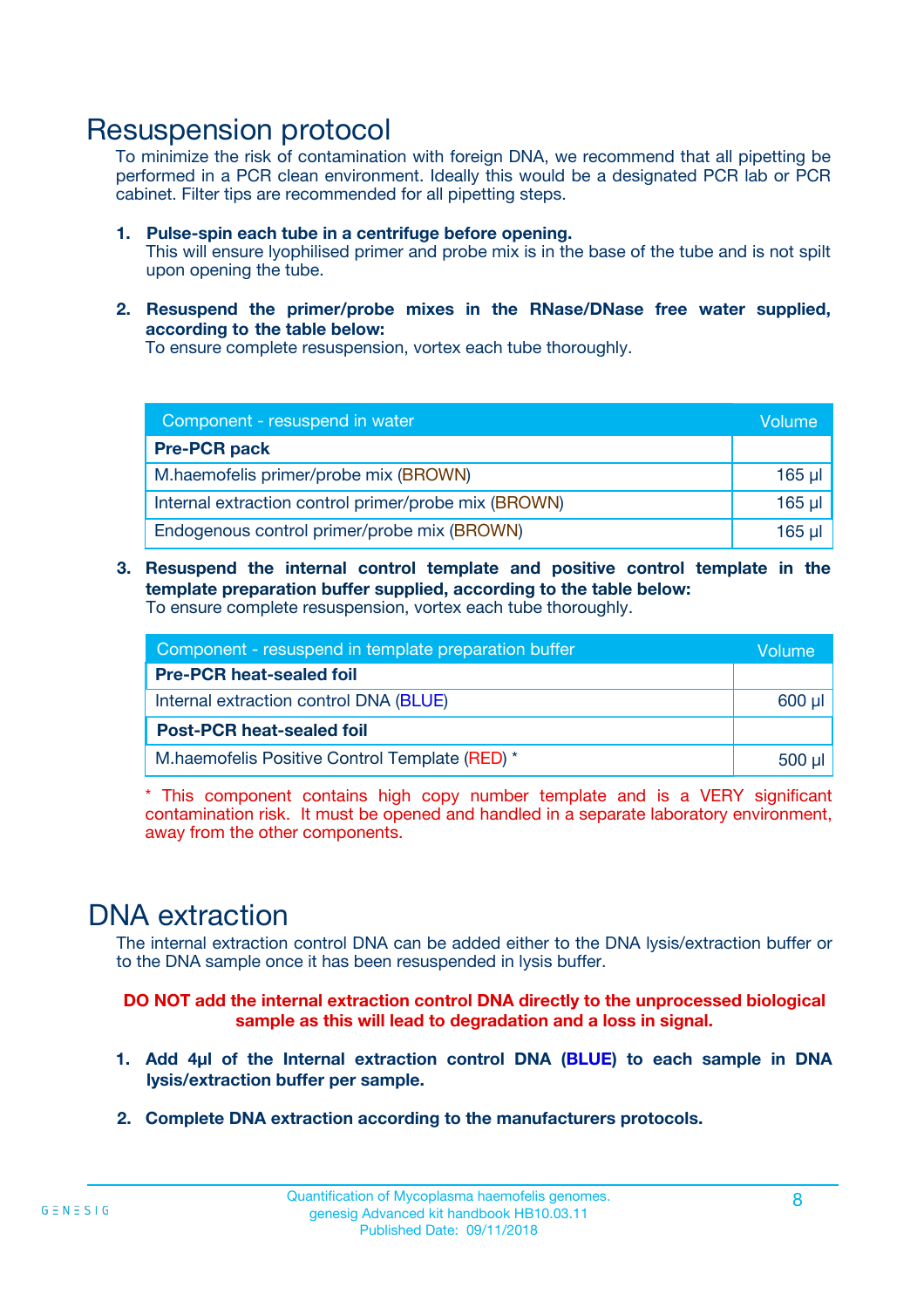# qPCR detection protocol

**1. For each DNA sample prepare a reaction mix according to the table below:** Include sufficient reactions for positive and negative controls.

| Component                                            | Volume   |
|------------------------------------------------------|----------|
| oasig or PrecisionPLUS 2X qPCR Master Mix            | $10 \mu$ |
| M.haemofelis primer/probe mix (BROWN)                | 1 µI     |
| Internal extraction control primer/probe mix (BROWN) | 1 µl     |
| <b>RNase/DNase free water (WHITE)</b>                | $3 \mu$  |
| <b>Final Volume</b>                                  | 15 µl    |

**2. For each DNA sample prepare an endogenous control reaction according to the table below (Optional):**

**This control reaction will provide useful information regarding the quality of the biological sample.**

| Component                                   | Volume          |
|---------------------------------------------|-----------------|
| oasig or PrecisionPLUS 2X qPCR Master Mix   | $10 \mu$        |
| Endogenous control primer/probe mix (BROWN) | 1 µI            |
| <b>RNase/DNase free water (WHITE)</b>       | 4 µl            |
| <b>Final Volume</b>                         | 15 <sub>µ</sub> |

- **3. Pipette 15µl of each mix into individual wells according to your qPCR experimental plate set up.**
- **4. Prepare sample DNA templates for each of your samples.**
- **5. Pipette 5µl of DNA template into each well, according to your experimental plate set up.**

For negative control wells use 5µl of RNase/DNase free water. The final volume in each well is 20ul.

**6. If a standard curve is included for quantitative analysis, prepare a reaction mix according to the table below:**

| Component                                 | Volume  |
|-------------------------------------------|---------|
| oasig or PrecisionPLUS 2X qPCR Master Mix | 10 µl   |
| M.haemofelis primer/probe mix (BROWN)     | 1 µI    |
| <b>RNase/DNase free water (WHITE)</b>     | $4 \mu$ |
| <b>Final Volume</b>                       | 15 µl   |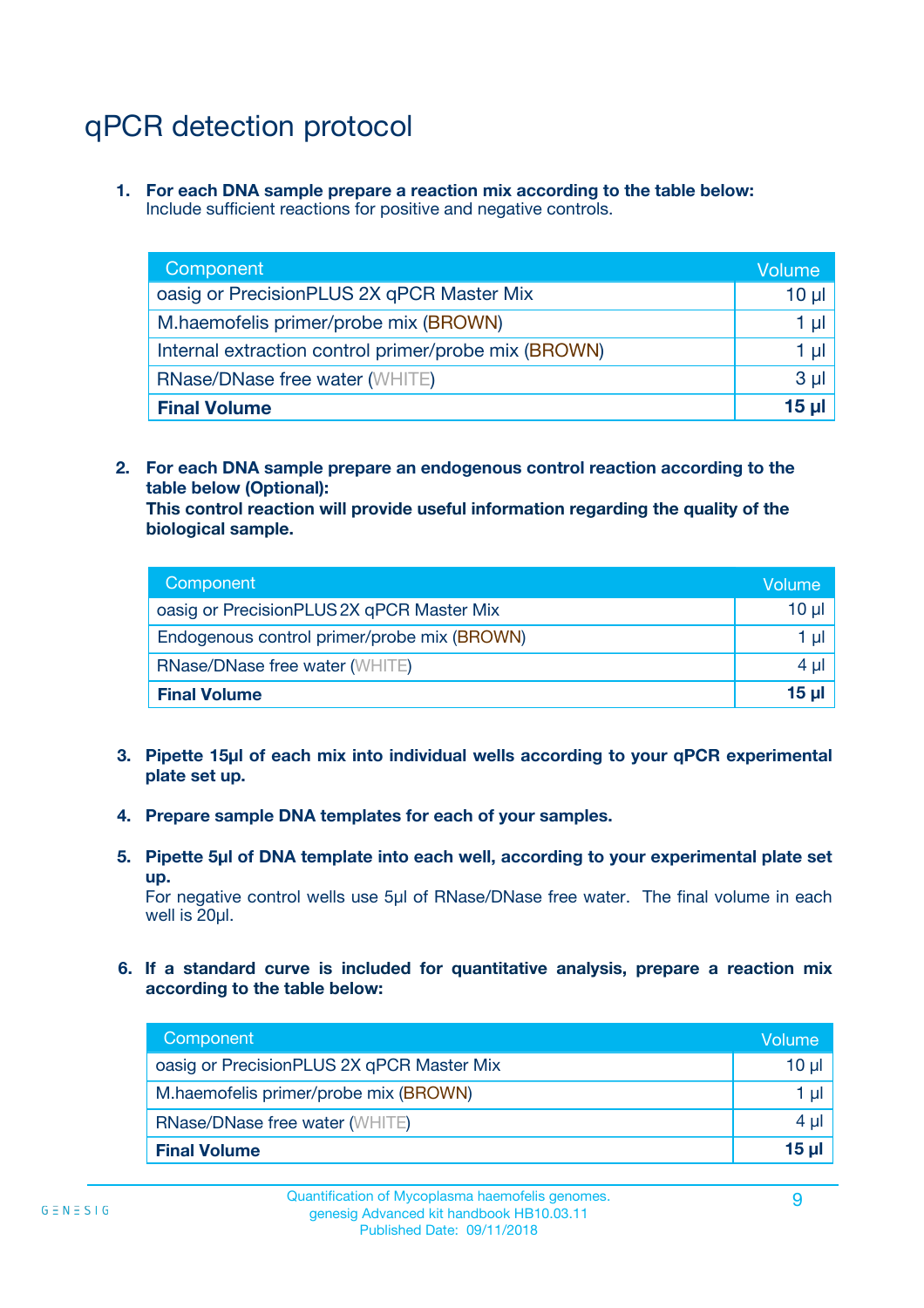#### **7. Preparation of standard curve dilution series.**

- 1) Pipette 90µl of template preparation buffer into 5 tubes and label 2-6
- 2) Pipette 10µl of Positive Control Template (RED) into tube 2
- 3) Vortex thoroughly
- 4) Change pipette tip and pipette 10µl from tube 2 into tube 3
- 5) Vortex thoroughly

Repeat steps 4 and 5 to complete the dilution series

| <b>Standard Curve</b>         | <b>Copy Number</b>     |
|-------------------------------|------------------------|
| Tube 1 Positive control (RED) | $2 \times 10^5$ per µl |
| Tube 2                        | $2 \times 10^4$ per µl |
| Tube 3                        | $2 \times 10^3$ per µl |
| Tube 4                        | $2 \times 10^2$ per µl |
| Tube 5                        | 20 per µl              |
| Tube 6                        | 2 per µl               |

**8. Pipette 5µl of standard template into each well for the standard curve according to your experimental plate set up.**

#### The final volume in each well is 20µl.

# qPCR amplification protocol

Amplification conditions using oasig or PrecisionPLUS 2X qPCR Master Mix.

|             | <b>Step</b>       | <b>Time</b>     | Temp    |
|-------------|-------------------|-----------------|---------|
|             | Enzyme activation | 2 min           | 95 °C   |
| Cycling x50 | Denaturation      | 10 <sub>s</sub> | 95 $°C$ |
|             | DATA COLLECTION * | 60 s            | 60 °C   |

\* Fluorogenic data should be collected during this step through the FAM and VIC channels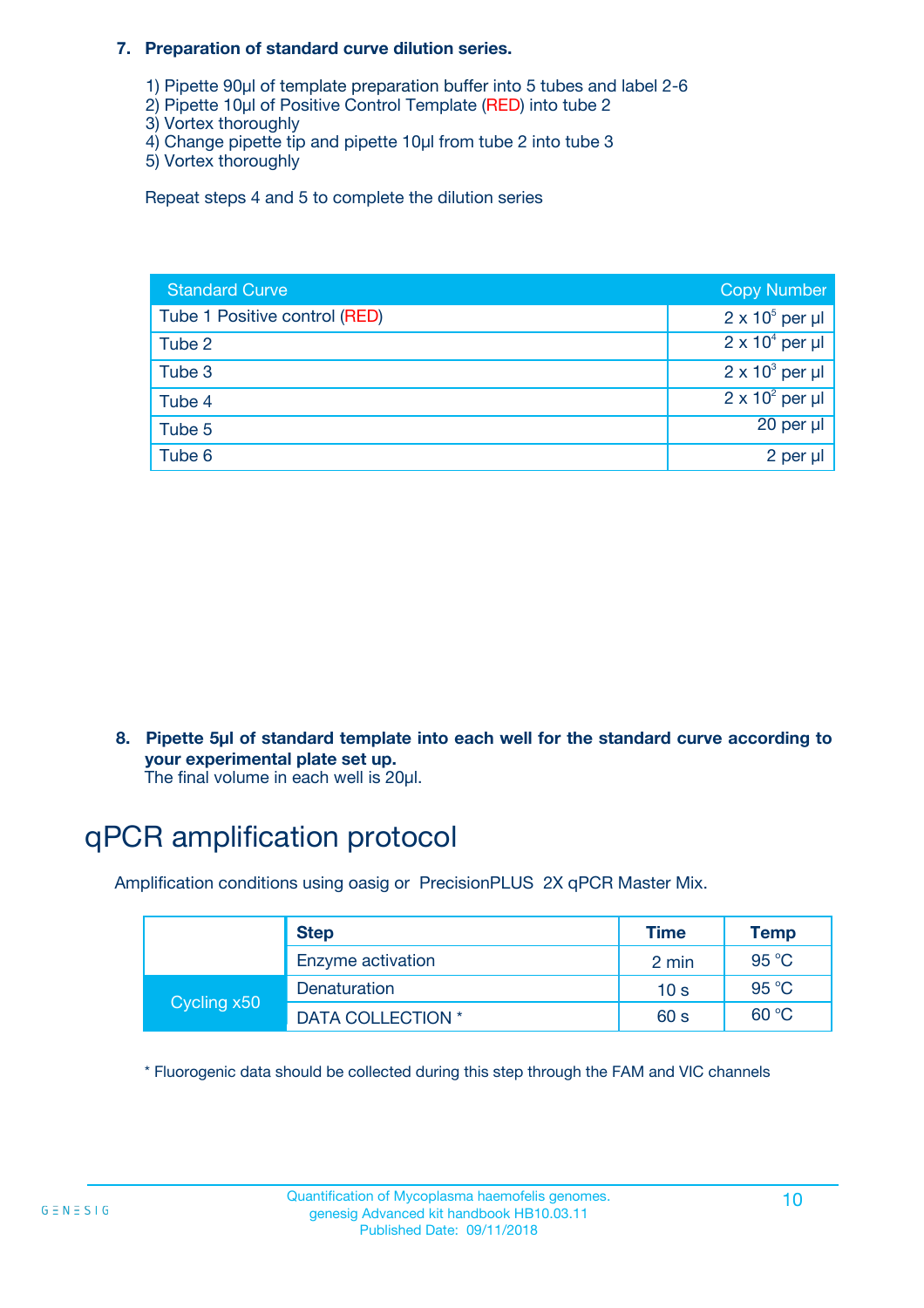# Interpretation of results

| <b>Target</b><br>(FAM) | <b>Internal</b><br>control<br>(NIC) | <b>Positive</b><br>control | <b>Negative</b><br>control | Interpretation                                                                                                  |
|------------------------|-------------------------------------|----------------------------|----------------------------|-----------------------------------------------------------------------------------------------------------------|
| $\leq 30$              | $+ 1 -$                             | ÷                          |                            | <b>POSITIVE QUANTITATIVE RESULT</b><br>calculate copy number                                                    |
| > 30                   | ٠                                   | ÷                          |                            | <b>POSITIVE QUANTITATIVE RESULT</b><br>calculate copy number                                                    |
| > 30                   |                                     | ÷                          |                            | <b>POSITIVE QUALITATIVE RESULT</b><br>do not report copy number as this<br>may be due to poor sample extraction |
|                        | ÷                                   | ÷                          |                            | <b>NEGATIVE RESULT</b>                                                                                          |
| $+ 1 -$                | $+ 1 -$                             | ÷                          | $\leq$ 35                  | <b>EXPERIMENT FAILED</b><br>due to test contamination                                                           |
| $+$ / -                | $+ 1 -$                             | ÷                          | > 35                       | $\star$                                                                                                         |
|                        |                                     | ÷                          |                            | <b>SAMPLE PREPARATION FAILED</b>                                                                                |
|                        |                                     |                            | $+$ /                      | <b>EXPERIMENT FAILED</b>                                                                                        |

Positive control template (**RED**) is expected to amplify between Cq 16 and 23. Failure to satisfy this quality control criterion is a strong indication that the experiment has been compromised.

\*Where the test sample is positive and the negative control is positive with a  $Ca > 35$ , the sample must be reinterpreted based on the relative signal strength of the two results:



If the sample amplifies  $> 5$  Cq earlier than the negative control then the sample should be reinterpreted (via the table above) with the negative control verified as negative.



If the sample amplifies  $< 5$  Cq earlier than the negative control then the positive sample result is invalidated and<br>the result should be determined  $the$  result should be inconclusive due to test contamination. The test for this sample should be repeated.